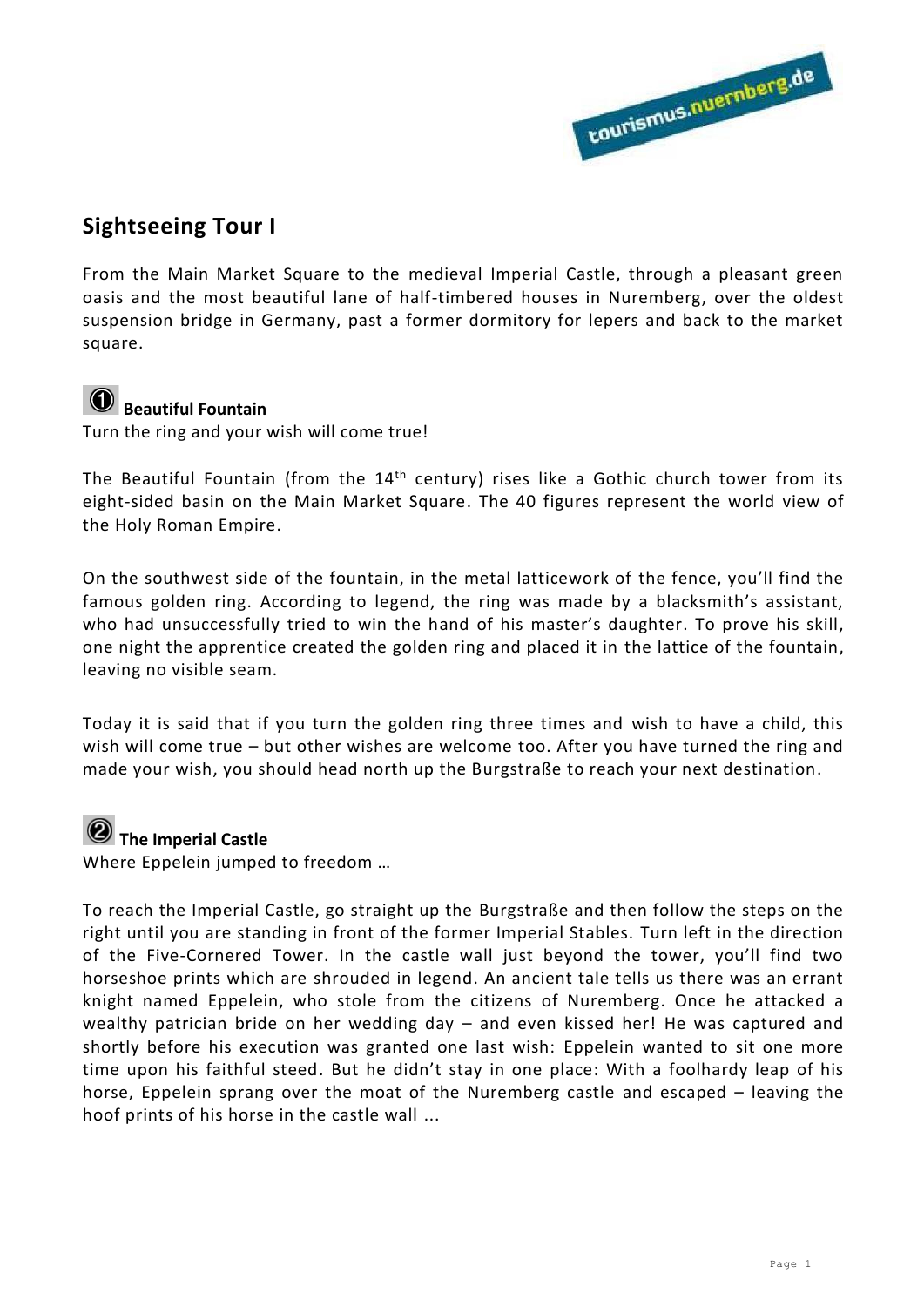

If you walk through the gate on the left and turn left, you'll be rewarded with a one-of-akind view over the Old Town! You should also take a look at the inner courtyard of the castle, which was reserved for the Emperor himself during his Imperial Diet. Today, you can visit the Imperial Castle Museum and the former living quarters of the castle, see the Deep Well or climb the Sinwell Tower.



# **Castle Garden & Tiergärtnertorplatz**

Wonderful places to relax in the Old Town

From the heart of the castle, you should return to the wall with the hoof prints. If you turn left, you can pass through a gate which leads to the castle garden. In the summer, this is truly a green oasis. This idyllic garden is located in and on top of the former fortifications of the Imperial City. It is open from April to October.

The path through the garden will lead you down to the Tiergärtnertor bastion, where you can walk on a short stretch of the battlements. From there you have a fantastic view of the Tiergärtnertorplatz and the Albrecht Dürer House.

After you have recovered from the walk so far and enjoyed the view, you can continue on to Tiergärtnertorplatz. To do so, retrace your path for ca. 50 m until you come to a large gateway. Exit it to leave the castle garden. Immediately to the right, a steep staircase will take you directly to Tiergärtnertorplatz. On a warm summer evening this picturesque square is a favorite meeting place for young people.

In front of the Pilatushaus – a typical example of a home of a prosperous artisan from the  $15<sup>th</sup>$  century – you'll find an oversized bronze sculpture: The "Dürer Hare". The artwork, which was created by the artist Jürgen Goertz in 1984, references Albrecht Dürer's famous watercolor "Young Hare".

#### **Weißgerbergasse**

Half-timbered houses wherever you look

To get to the Weißgerbergasse, turn left at the Albrecht Dürer House and follow the Albrecht-Dürer-Gasse down the hill. After taking the staircase at the bottom of the hill, turn right and you'll have reached the next station: Weißgerbergasse, one of the most beautiful lanes in Nuremberg!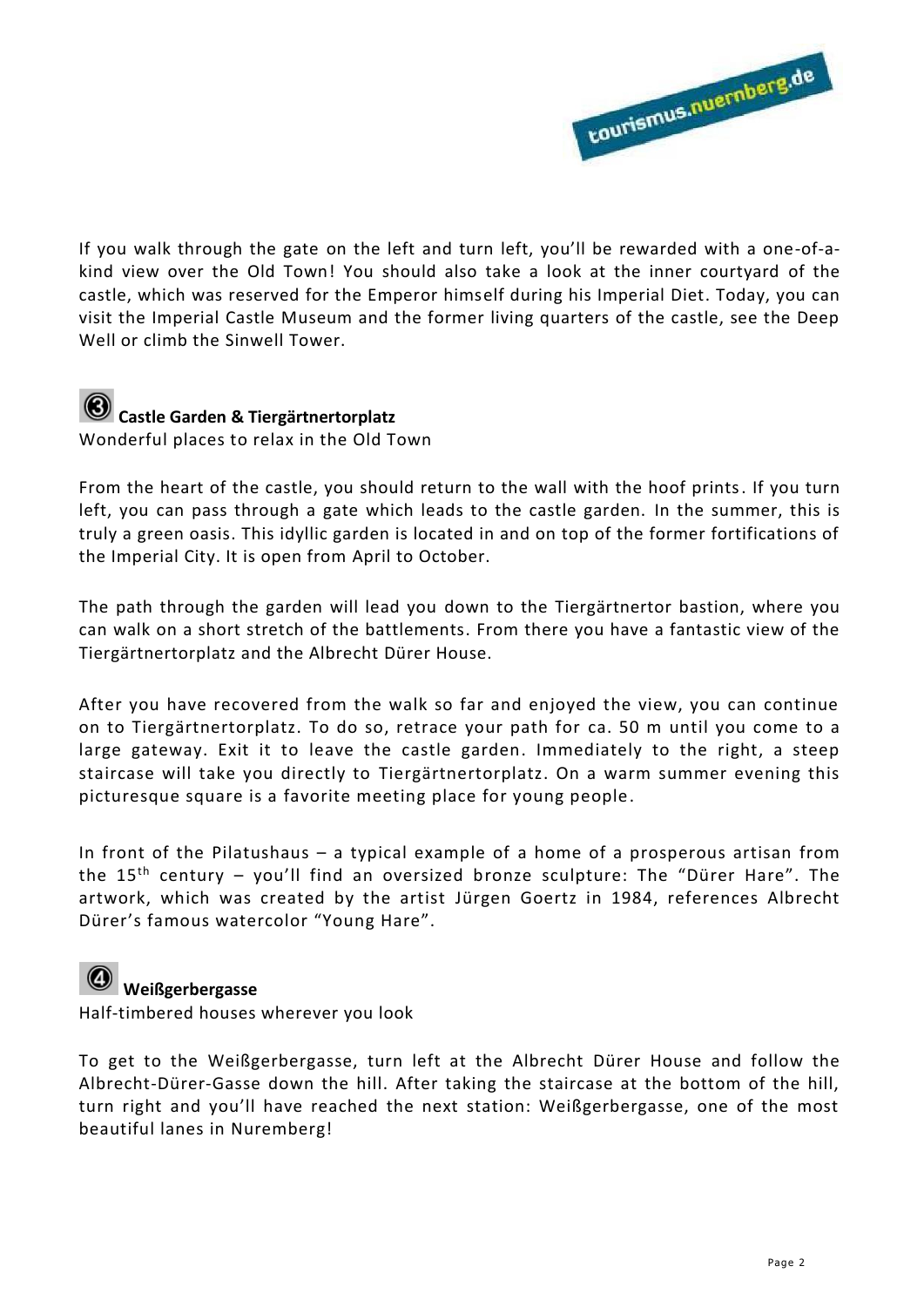

Here, almost 20 historical homes survived the war and give us an idea of the original appearance of the streets of the Old Town. As the name says, the "Weißgerber" – tanners who used alum (potassium aluminum sulfate) to create fine leather – once lived in this lane.

After the hides were soaked and beaten to softness with a rammer, one scraped off the tallow with a curved blade and then dried the leather on frames on the city wall. A depiction of a rammer and knife, as used by the tanners in their trade, can be seen on House Nr. 24.

Today, the Weißgerbergasse is a favorite spot for bars and clubs.

# **6** Kettensteg

Cross the oldest suspension bridge in Germany

Continue through the lane and cross the main road, heading for the River Pegnitz. On the right you will soon spot the Kettensteg. This footbridge was built in 1824 as the first free-floating suspension bridge in Germany. In 1930, extra iron beams and wooden supports were added to give it more stability.

After you have crossed the bridge, turn left into the Untere Kreuzgasse, heading for the next square: Unschlittplatz. When you see the street sign "Unschlittplatz", turn right to reach the square.

#### **Unschlittplatz**

The "Office of Tallow" and discovery of a mysterious foundling

The name of the square and the impressive "Unschlitt" house on its eastern side goes back to 1562, as the city's "Office of Tallow" was set up in its lower story. Unschlitt is an old-fashioned name for tallow. The office enforced the city's monopoly on this inedible fat. All butchers in the city had to give up their tallow, which was sold by the town to other artisans at a set price. Until the 19<sup>th</sup> century, tallow was an important raw material for creating candles and soap and was also used to grease wagon wheels .

The Unschlittplatz gained historical importance and recognition through the mysterious foundling Kaspar Hauser. This 16-year-old boy first appeared in 1828 on the corner of House Nr. 8 (A plaque will help you find it). There, he spoke to two citizens of Nuremberg with a faltering voice. The many enigmas surrounding this young man, who claimed he was raised without any human contact and was murdered in Ansbach in 1833, still fascinate people today.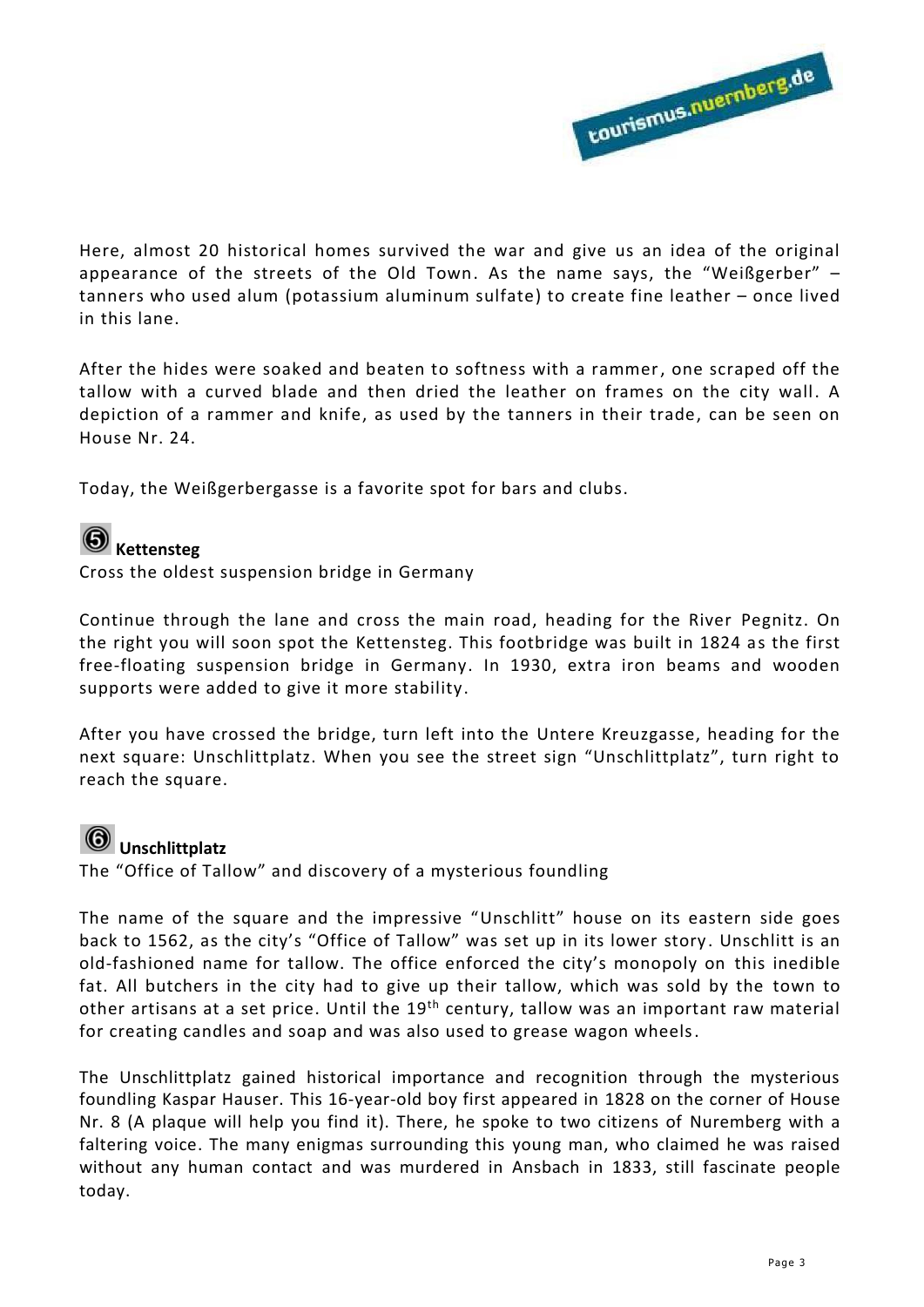

# **Henkersteg & Weinstadel**

Home of the executioner and dormitory for lepers

Leave the Unschlittplatz and head back to the Pegnitz. Cross over the wooden, roofed "Henkersteg" – called in English "Hangman's Bridge". From the  $16<sup>th</sup>$  to the  $19<sup>th</sup>$  centuries, the executioner of Nuremberg lived in the tower and covered battlements over the Pegnitz. It was the fear of those living in Nuremberg, who believed that contact with the executioner would make them "dishonorable ", that forced him to live in relative isolation.

From the Henkersteg, you can enjoy a beautiful view across the river to the Wein stadel. The Henkerhaus at the end of the bridge contains a museum which is worth a visit.

With its half-timbered upper stories and wooden balconies with their metal water spouts, the Weinstadel is one of the most beautiful buildings in Nuremberg. This dormitory for lepers was created in the middle of the 15<sup>th</sup> century. Lepers were only allowed inside the city walls once a year, for three days during Holy Week. Later, the Weinstadel served the city as a storage place for its wine, a work and spinning house and as housing for poor families. Today it is student housing for the university.

# **Trödelmarkt**

Time to stroll and an enjoy the shops

When you leave the Henkersteg, you come directly to the Trödelmarkt – the German word for a flea market. Originally, this small island in the Pegnitz hosted a market for second-hand goods. Today, you'll find small pleasant shops lining the 1000-m<sup>2</sup>-large square, which are known for their personalized offerings and very special charm. If you are looking for something unusual, you're sure to find it here.

## **An den Fleischbänken**

By the ox on the Fleischbrücke

Cross the Karlstraße, which runs through the middle of the Trödelmarkt, and continue on to the other end of the island. Cross the Schleifersteg foot bridge over the river and turn immediately to the right to look at the Fleischbrücke.

Design of the Fleischbrücke – known in English as the "Butchers' Bridge" – is based on the Ponte di Rialto in Venice. Today, the Butchers' Bridge still stands on its original foundation of more than 2000 oaken piles. In its day, this bridge with its single arch was considered a technical masterpiece.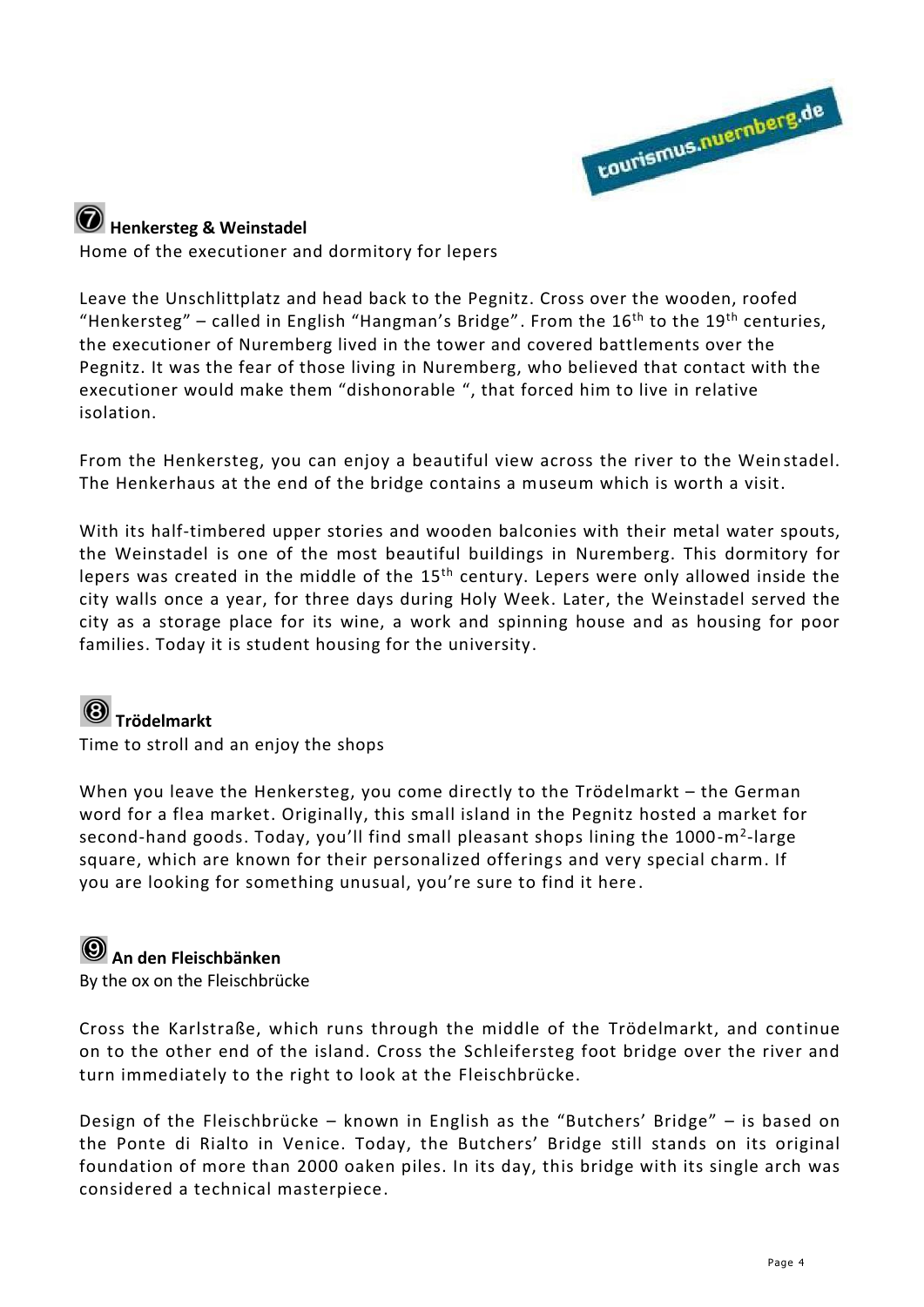

On the north side of the bridge, the so-called "meat benches" were located, where butchers sold their wares. Only the outer walls of the municipal meat market remain. They go back to 1571. The ox portal at the top of the stairs served as the entrance gate . The Latin inscription says "Everything has a source and beginning, but look, the ox that you see here was never a calf."

Now follow your way back to the starting point on the Main Market Square, where we have our last station.

# **Church of Our Lady**

Famous "Männleinlaufen" with its chorus of bells

If you start the tour early enough in the morning, you can reach the Main Market Square by 12 noon and experience the famous glockenspiel on the Church of Our Lady. Its name is "Männleinlaufen" – little men walking around. This is a reminder of the proclamation of the "Golden Bull" in 1356. The seven prince electors circle the Emperor Charles IV, who sits in their midst on his throne. A chorus of bells provides musical accompaniment. The globe above the clock shows the current phase of the moon.

The Church of Our Lady was the first Gothic hall church in Franconia. It was built in the 14<sup>th</sup> century on the foundations of the former synagogue after the pogrom of 1349. Each year before Christmas, the Nuremberg Christkind opens the world-famous Christkindlesmarkt from the balcony of this church.

**Have any questions? We'd be happy to help:** 

**Tourist Information at the Main Market Square**  Hauptmarkt 18 90403 Nuremberg

**Opening Hours at: tourismus.nuernberg.de/en**